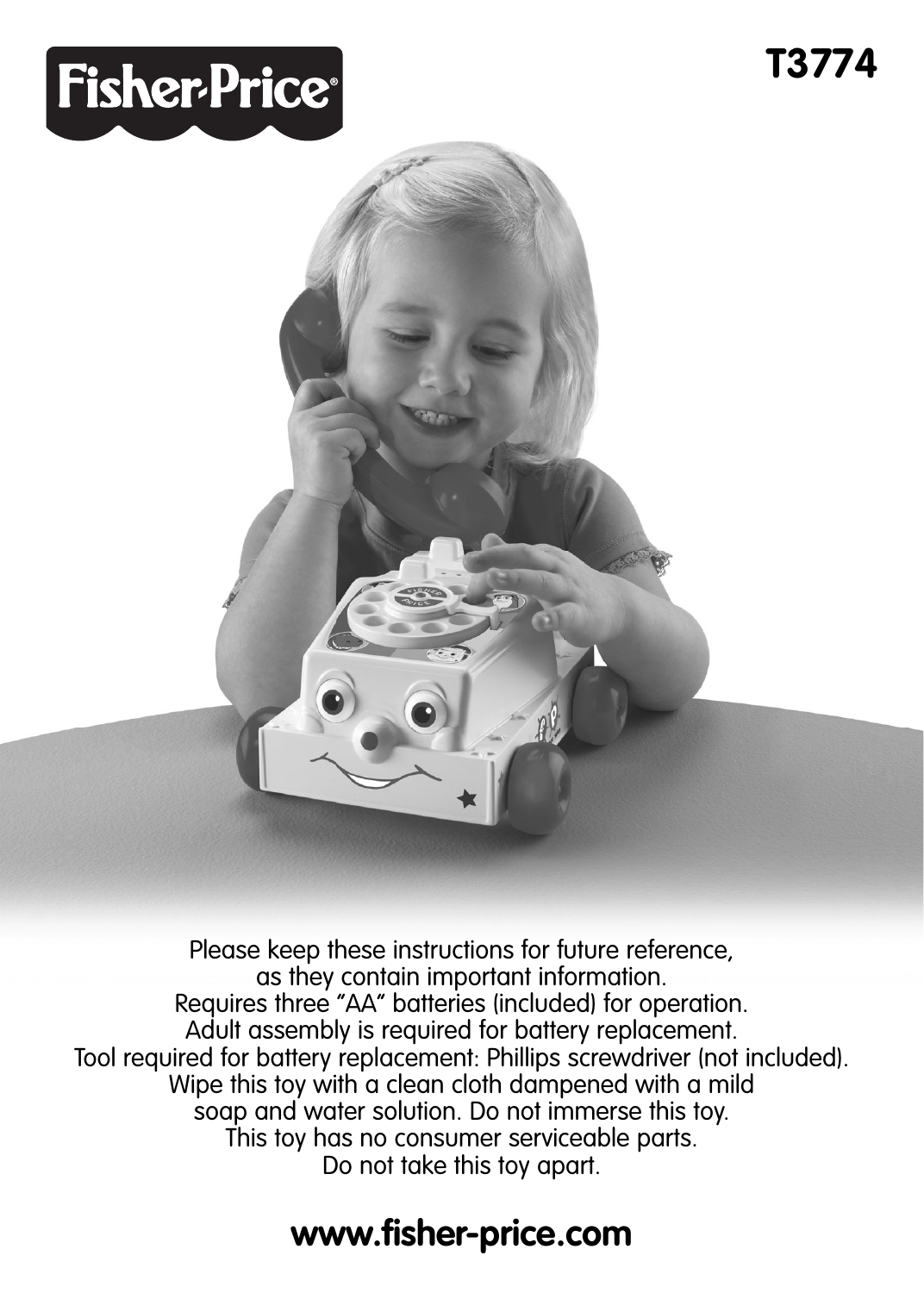### **Battery Replacement**

 $\circ \textcircled{\textsf{I}}\bullet$ 



**For best performance, we recommend replacing the batteries that came with this toy with three, new "AA" (LR6) alkaline batteries.** 

- Locate the battery compartment on the bottom of the toy.
- Loosen the screw in the battery compartment door and remove the door.
- Remove the exhausted batteries and throw them away.
- Insert three, new "AA" (LR6) **alkaline** batteries.

**Hint:** We recommend **alkaline** batteries for longer battery life.

- Replace the battery compartment door and tighten the screw.
- If this product begins to operate erratically, you may need to reset the electronics. Slide the power switch off then back on.
- When sounds from this toy become faint or stop, it's time for an adult to change the batteries.



• Protect the environment by not disposing of this product with household waste (2002/96/EC). Check your local authority for recycling advice and facilities (Europe only).

#### **Battery Safety Information**

**In exceptional circumstances, batteries may leak fluids that can cause a chemical burn injury or ruin your product. To avoid battery leakage:**

- Do not mix old and new batteries or batteries of different types: alkaline, standard (carbon-zinc) or rechargeable (nickel-cadmium).
- Insert batteries as indicated inside the battery compartment.
- Remove batteries during long periods of non-use. Always remove exhausted batteries from the product. Dispose of batteries safely. Do not dispose of this product in a fire. The batteries inside may explode or leak.
- Never short-circuit the battery terminals.
- Use only batteries of the same or equivalent type, as recommended.
- Do not charge non-rechargeable batteries.
- Remove rechargeable batteries from the product before charging.
- If removable, rechargeable batteries are used, they are only to be charged under adult supervision.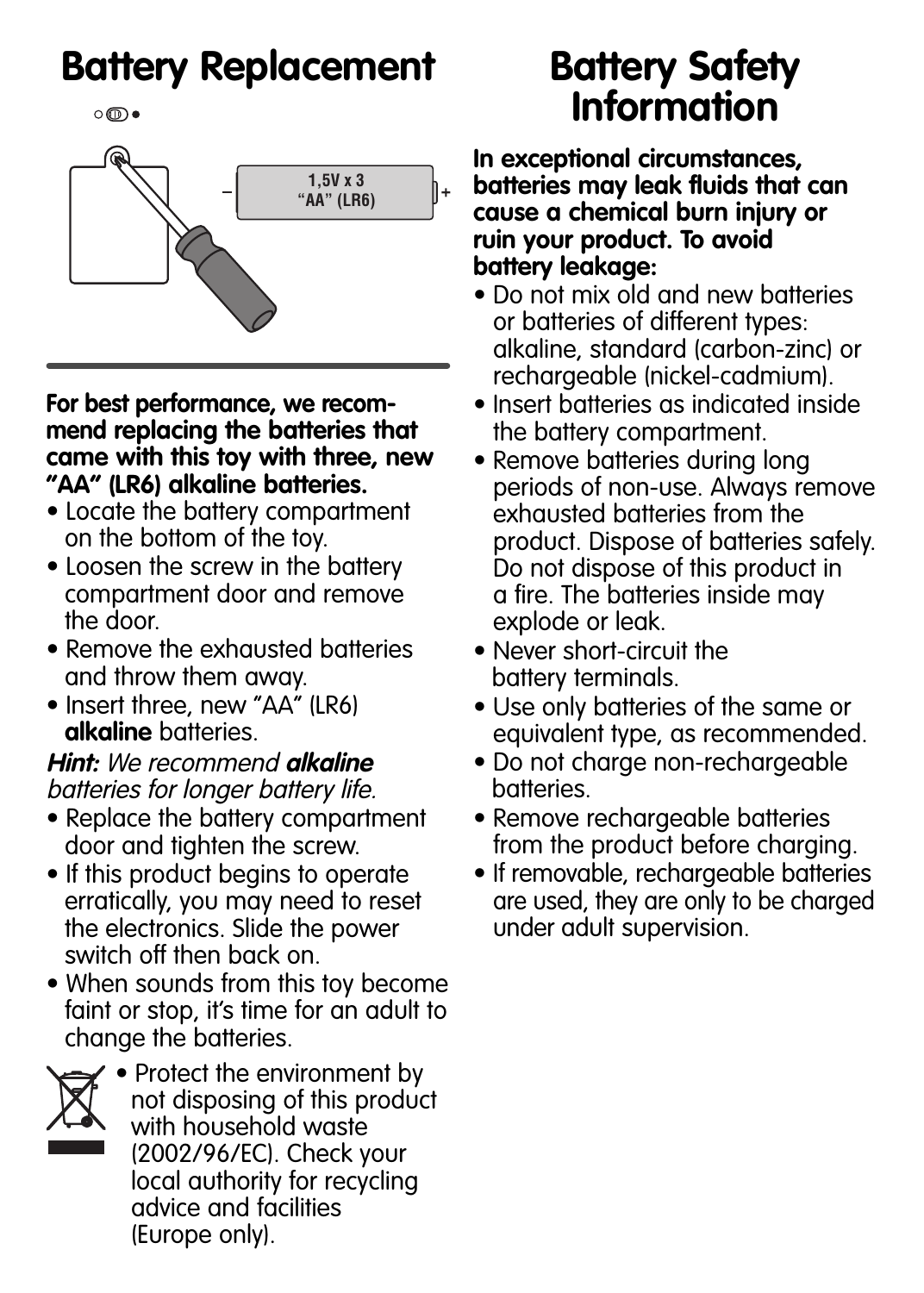# **Ring, Ring! ICES-003**



- Slide the power switch on the bottom of the toy ON  $\bullet$ .
- Roll the phone, or turn the dial for fun sounds and phrases!
- When you are finished playing with this toy, slide the power switch OFF  $O$ .

- This Class B digital apparatus complies with Canadian ICES-003.
- Operation is subject to the following two conditions: (1) this device may not cause harmful interference and (2) this device must accept any interference received, including interference that may cause undesired operation.

#### **NMB-003**

- Cet appareil numérique de la classe B est conforme à la norme NMB-003 du Canada.
- L'utilisation de ce dispositif est autorisée seulement aux conditions suivantes : (1) il ne doit pas produire de brouillage et (2) l'utilisateur du dispositif doit être prêt à accepter tout brouillage radioélectrique reçu, même si ce brouillage est susceptible de compromettre le fonctionnement du dispositif.